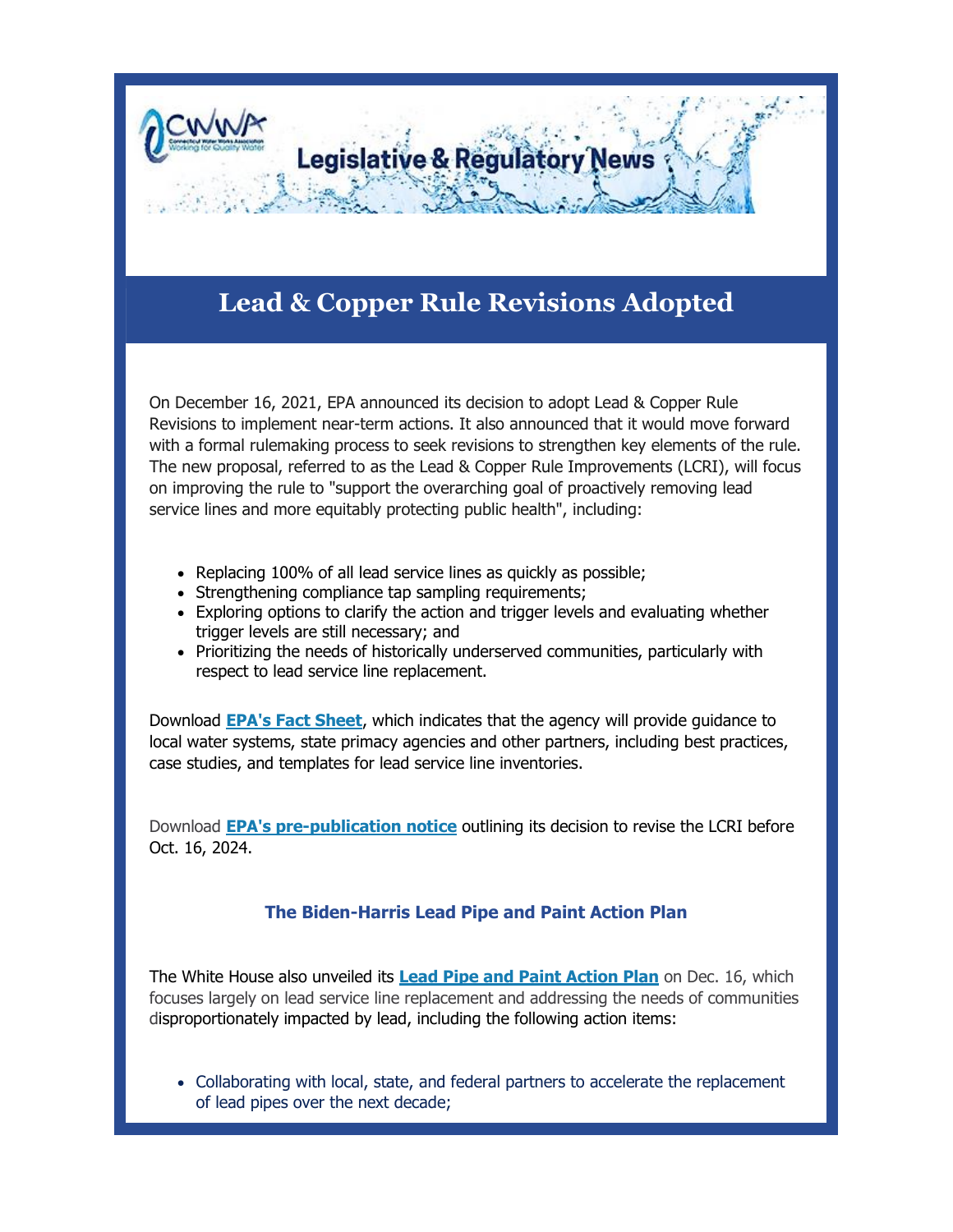- EPA allocating \$3 billion in Bipartisan Infrastructure Law funding to states, Tribes, and Territories for lead service line replacement in 2022, and calling on states to prioritize underserved communities;
- EPA launching a new regulatory process to protect communities from lead in drinking water;
- Treasury clarifying that the \$350 billion State and Local Fiscal Recovery Fund provided in the American Rescue Plan can be used for lead service line and lead faucet and fixture replacements; and
- EPA and DOL establishing regional technical assistance hubs to fast track lead service line removal projects in partnership with labor unions and local water agencies.

#### **Bipartisan Infrastructure Law/Infrastructure Investment & Jobs Act**

Under the new infrastsucture package signed into law by President Biden, states will receive funding to assist water systems upgrading infrastructure, including removing lead service lines. Under the first year **[allotment](https://r20.rs6.net/tn.jsp?f=0015yxqqf_S0kq1H2cPNZGHktD4JLddkrWEoAXKe7SD-oNuGGIXzhvGu_xmLnUFJ45UBUBrWgS8x_wABReTqiS1-hTi7ptSlxOo4lkxYcHvxREgDNs-nNh53owHl1V2I4yT2O9AnpkvSnxXEQBpwqmRDtrwWcSDZkld8mfiGfEYFJFD5WXhf2AH7KNRTKlec0CZuprzoFiqvQChbzt2TVi_eQr2H7p5duVms8DZ9iPXzsqZd1_qJ_xyhQ==&c=_gRVP20jKXyUs7SfbMoE7GJBY-SWZjp6TUopbOJ923ETMpC_xwyIXw==&ch=3tExsSK58X_6qZGAj40Eqkz-esME-frm8UpiLlgycey0YGUK3rEswA==)**, Connecticut will receive almost \$77 million, which includes:

- \$17,955,000 for Drinking Water State Revolving Fund (DWSRF)
- \$28,275,000 for DWSRF Lead Service Line Replacement
- \$7,540,000 for DWSRF Emerging Contaminants
- \$21,983,000 for Clean Water State Revolving Fund (CWSRF)
- \$1,154,000 for CWSRF Emerging Contaminants

CWWA is awaiting further guidance regarding the availability of federal funding.

### **Preparing for LCRR Compliance - 8 Key Action Items**

**CDM Smith, Inc.** updated its presentation from CWWA's June workshop to assist Connecticut's water sector in complying with the adopted Lead & Copper Rule Revisions.

The **[presentation](https://r20.rs6.net/tn.jsp?f=0015yxqqf_S0kq1H2cPNZGHktD4JLddkrWEoAXKe7SD-oNuGGIXzhvGu_xmLnUFJ45UgCRmndzv_W9uylK-Z1w32osDH5X_zFCd0cw8ERQQr6gaZo0o0dxUbGduyhIAg0-J2yJWFYAdV3YNtGKv3GSPCRCLYhVoWgmCEoBd4RP-Fb3Xkn4ZHTUgcP681wROSNBA_H2T4qVC_bJiQqYWpDw3JsvsPZ7k4h34jV02YrMlN78=&c=_gRVP20jKXyUs7SfbMoE7GJBY-SWZjp6TUopbOJ923ETMpC_xwyIXw==&ch=3tExsSK58X_6qZGAj40Eqkz-esME-frm8UpiLlgycey0YGUK3rEswA==)** includes information on 8 Key Action Steps to comply with the revised rule:

- 1. Develop inventory for all service lines and prepare website to host
- 2. Verify lead status unknown service lines
- 3. Develop a LSLR Plan and new SOPs for disturbances
- 4. Update sampling pool with new tiers
- 5. Revise sampling protocols to meet LCRR
- 6. Prepare sampling plan for schools & daycare centers